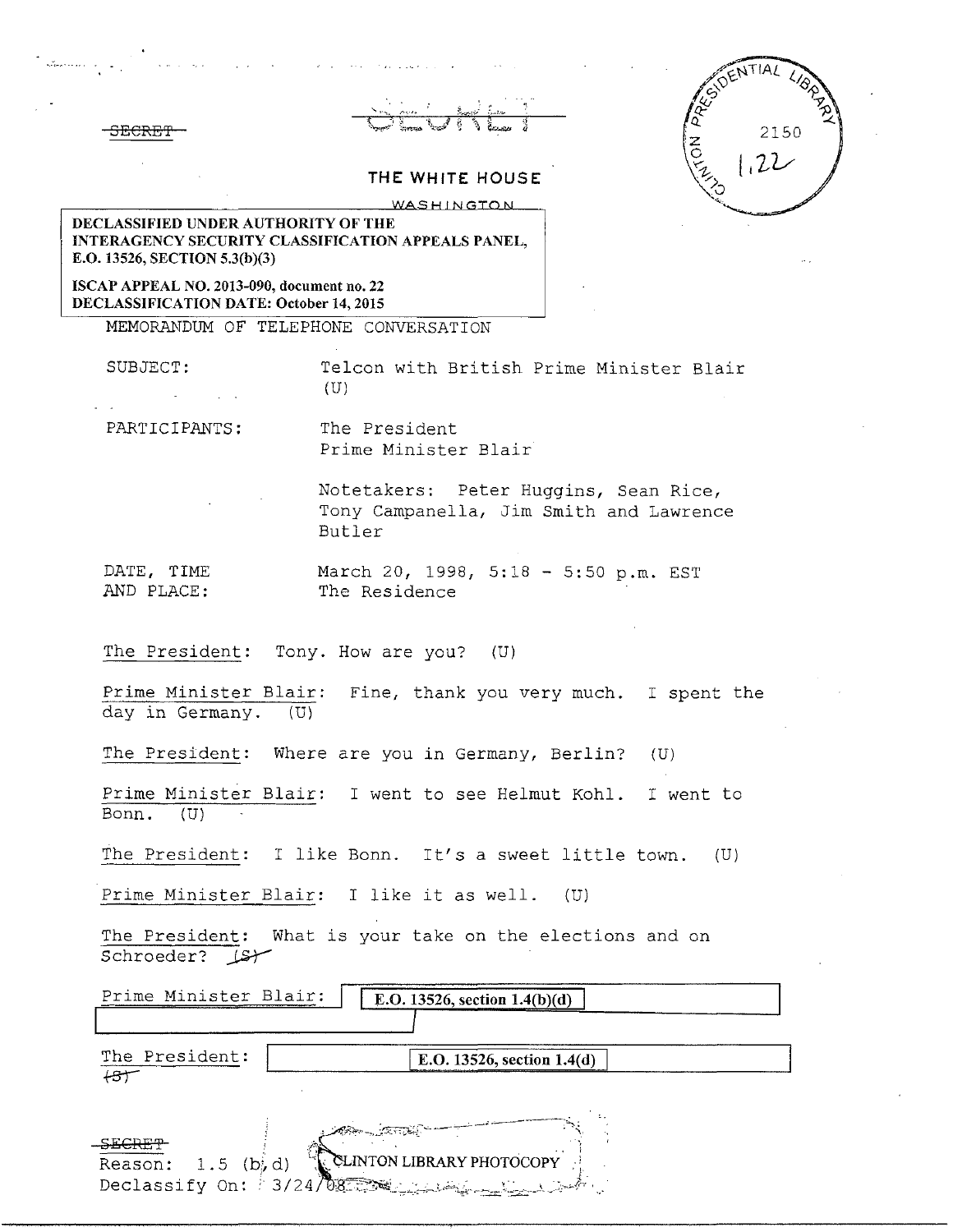|                | Prime Minister Blair:<br>E.O. 13526, section $1.4(b)(d)$                                                                                                                                                                                                                      |
|----------------|-------------------------------------------------------------------------------------------------------------------------------------------------------------------------------------------------------------------------------------------------------------------------------|
| The President: | E.O. 13526, section 1.4(d)                                                                                                                                                                                                                                                    |
|                | Prime Minister Blair:<br>E.O. 13526, section $1.4(b)(d)$                                                                                                                                                                                                                      |
| The President: |                                                                                                                                                                                                                                                                               |
|                | E.O. 13526, section 1.4(d)                                                                                                                                                                                                                                                    |
|                | Prime Minister Blair:                                                                                                                                                                                                                                                         |
|                | E.O. 13526, section 1.4(b)(d)                                                                                                                                                                                                                                                 |
|                | The President: Yeah, he's a wonderful man.<br>أكتكمه<br>Prime Minister Blair:<br>E.O. 13526, section $1.4(b)(d)$                                                                                                                                                              |
| The President: | That's interesting, but remember, Tony, he was<br>18 points down in the last election, but I'm afraid in this last<br>term they haven't been able to restore any growth. He looked<br>good in the beginning. $\Box$<br>Prime Minister Blair:<br>E.O. 13526, section 1.4(b)(d) |
|                | <b>CLINTON LIBRARY PHOTOCOPY</b><br>23 M                                                                                                                                                                                                                                      |

 $\hat{\mathcal{S}}$ 

 $\omega$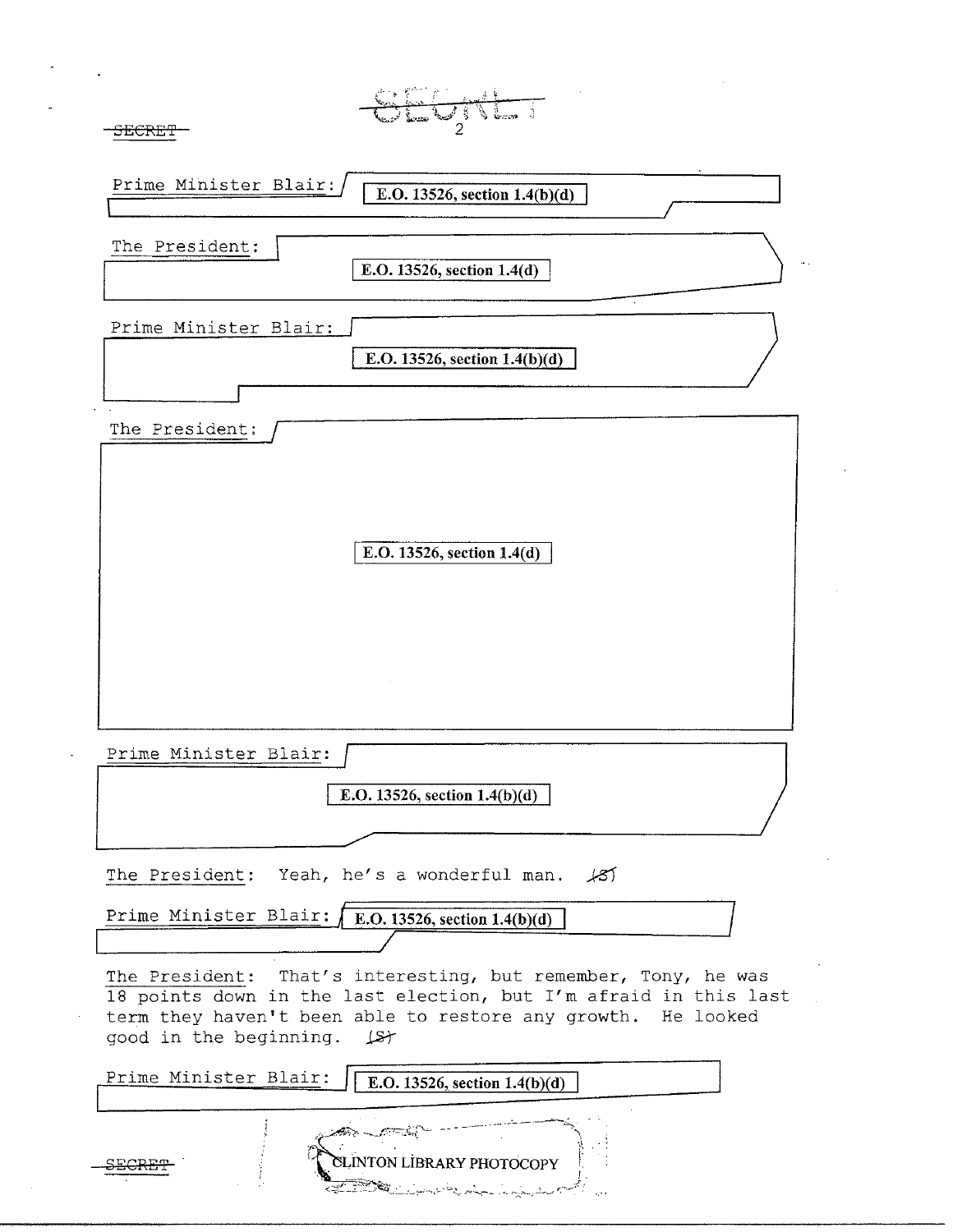$\frac{1}{3}$   $\frac{1}{3}$ 

The President: Scharping? (8)

Prime Minister Blair: Yes, Scharping. *j2f* 

**The President: IE.O. 13526, section 1.4(d)** 

Prime Minister Blair:

**E.O. 13526, section 1.4(b)(d)** 

The President: **I.O. 13526, section 1.4(d)** That is what kept us going in 1992. (8)

Prime Minister Blair: There was a sort of buzz about the place. We had a good time. Bill, thanks for everything you've done on Ireland. (21

The President: I tried to do exactly what you asked me to do.  $+8$ 

Prime Minister Blair: And you did. I deeply appreciated it. I can't tell you how much. **F.O. 13526, section 1.4(b)(d)** 

The President:

E.O. 13526, section 1.4(d)

Prime·Minister Blair:

**E.O. 13526, section 1.4(b)(d)** 

LINTON LIBRARY PHOTOCOPY

£EGRET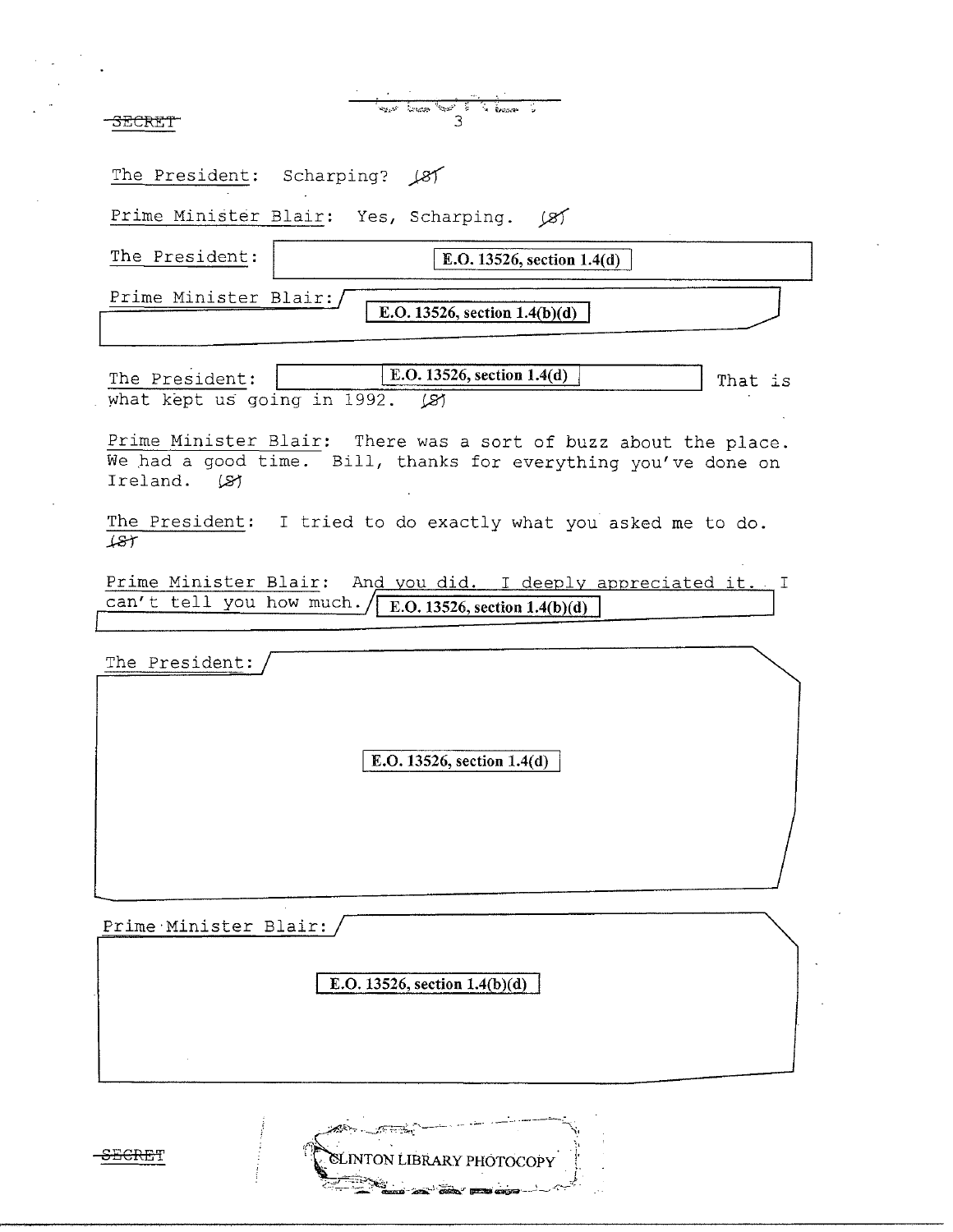$\overline{A}$  and  $\overline{A}$  4

.<br>Mandani Ludejan mančno kritičnih pri

The President: I tried to use public and private meetings. met with all of them. Well almost all of them.

**SECRET** 

I **E.O. 13526, section 1.4(d)** 

Prime Minister Blair:

**I E.O. 13526, section l.4(b)(d)** 

The President: I see something else relevant in my observation of the Middle East, and Bosnia where we sent in an occupying army. If we didn't, the peace would have led to more violence. **E.O. 13526, section 1.4(d)** 

One problem is there are always enemies of peace out there. The people that killed Rabin and blew up the bombs knew exactly what they were doing. They were each other's best friends. As part of this peace deal, we have to make the deal first, but you have to have someone you trust thinking about the next steps. It is not too soon to start thinking about what you want me to do and speculate what kind of outbursts or problems you envision in the next few years. I am prepared to make whatever reasonable investment I can. I'm worried that some enemy of peace will gum it up, stop the investment coming in there and torment people. You have to have somebody thinking about it, someone you trust but who's not involved: don't take your eye off the ball. Churchill and Roosevelt were thinking about the UN in 1943 and 1944. It's not too soon to start thinking about this.  $\cancel{(3)}$ 

| Prime Minister Blair:<br>E.O. 13526, section $1.4(b)(d)$                                                                                                                                                                                                          |  |
|-------------------------------------------------------------------------------------------------------------------------------------------------------------------------------------------------------------------------------------------------------------------|--|
| The President:<br>E.O. 13526, section 1.4(d)                                                                                                                                                                                                                      |  |
| Prime Minister Blair:<br>E.O. 13526, section 1.4(b)(d)                                                                                                                                                                                                            |  |
| The President:<br>E.O. 13526, section 1.4(d)                                                                                                                                                                                                                      |  |
| Prime Minister Blair:<br>E.O. 13526, section $1.4(b)(d)$                                                                                                                                                                                                          |  |
| The President:<br>know.                                                                                                                                                                                                                                           |  |
| CLINTON LIBRARY PHOTOCOPY<br><u>All Charles And Charles and Script and Albert Charles and Charles and Charles and Charles and Charles and Charles and Charles and Charles and Charles and Charles and Charles and Charles and Charles and Charles and Charles</u> |  |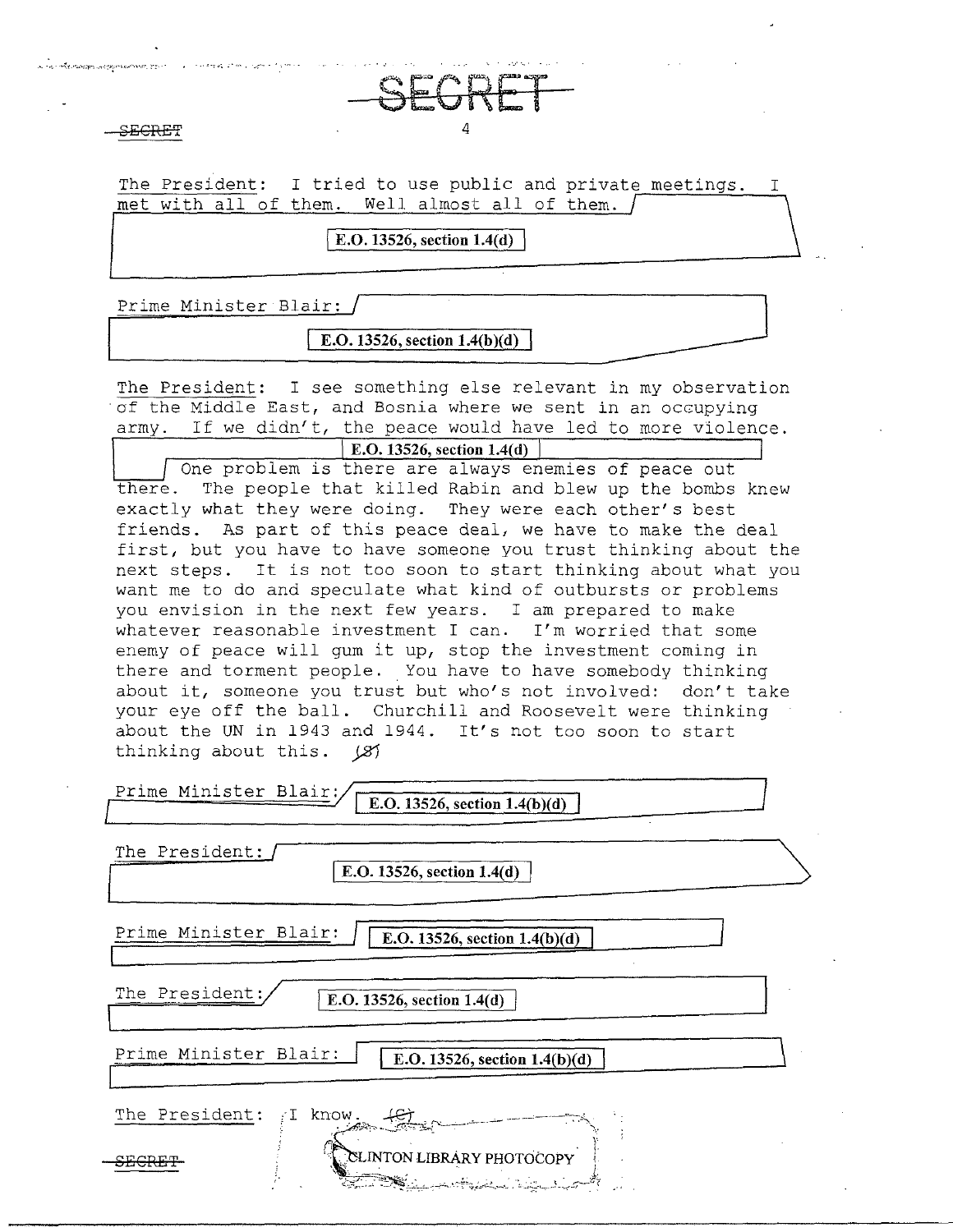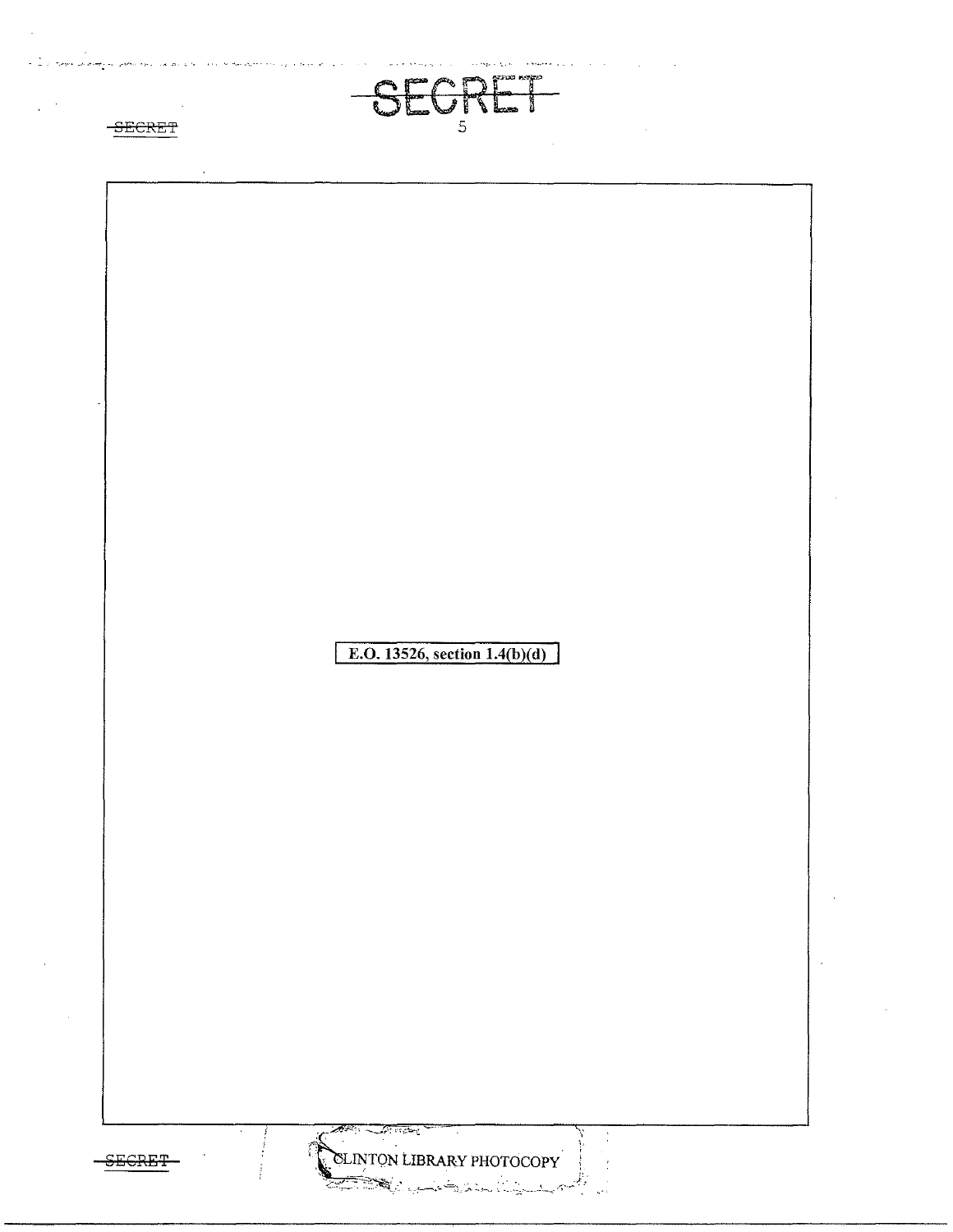SORET  $-\mathbb{S}$ i **SECRET**  $\overline{6}$ E.O. 13526, section  $1.4(b)(d)$  $\frac{1}{\sqrt{2}}$ CLINTON LIBRARY PHOTOCOPY  $-$ SECRET 728  $\mathcal{L}$  :

 $\mathcal{O}(\mathcal{O}(\log n))$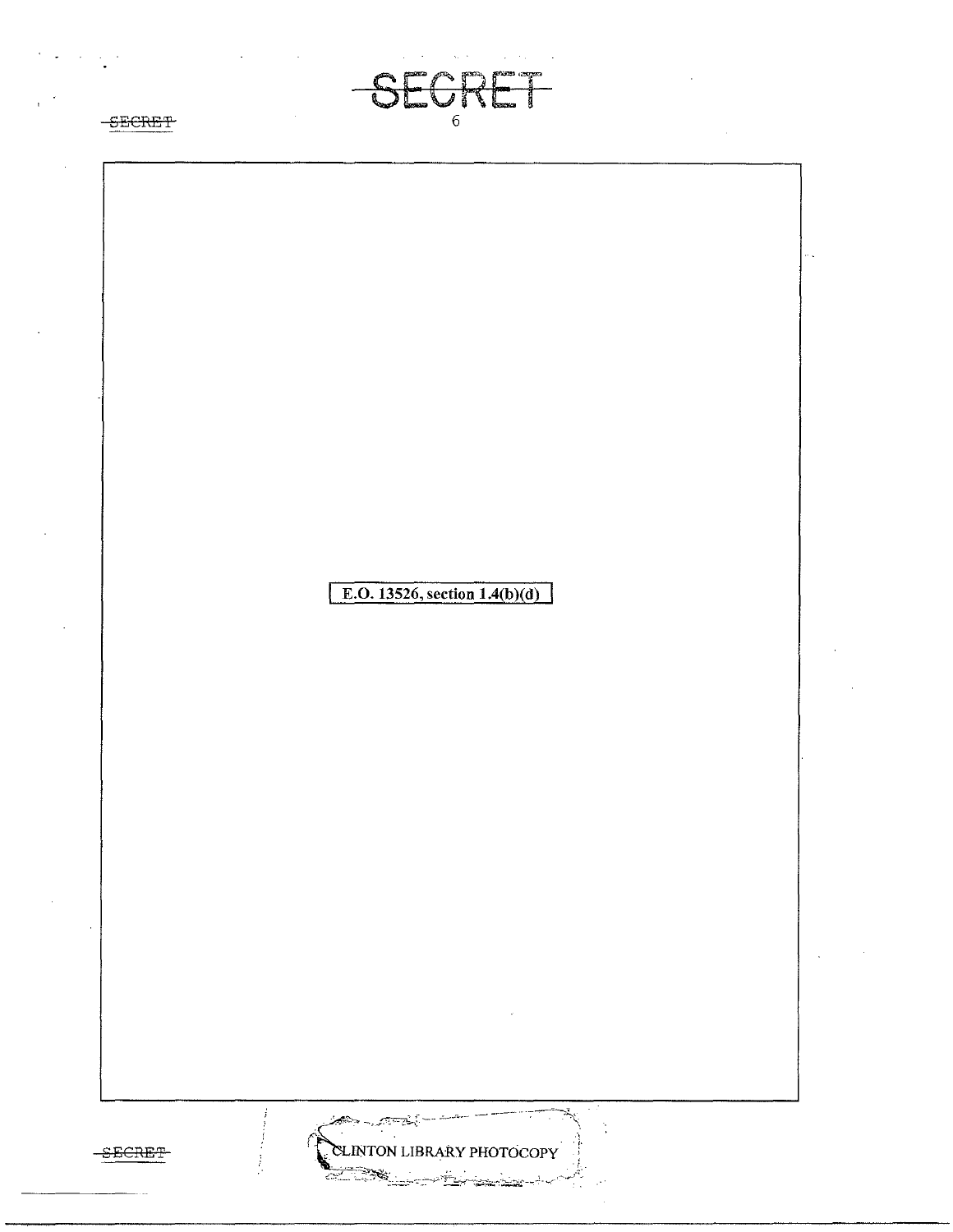

n ka shekara ya katika



.<br>Slovenské početky se se poč

 $\frac{1}{2}$  ,  $\frac{1}{2}$  ,  $\frac{1}{2}$  ,  $\frac{1}{2}$ 

 $\mathcal{L}_{\text{max}}$  , where  $\mathcal{L}_{\text{max}}$  ,  $\mathcal{L}_{\text{max}}$ 



CLINTON LIBRARY PHOTOCOPY

కావు -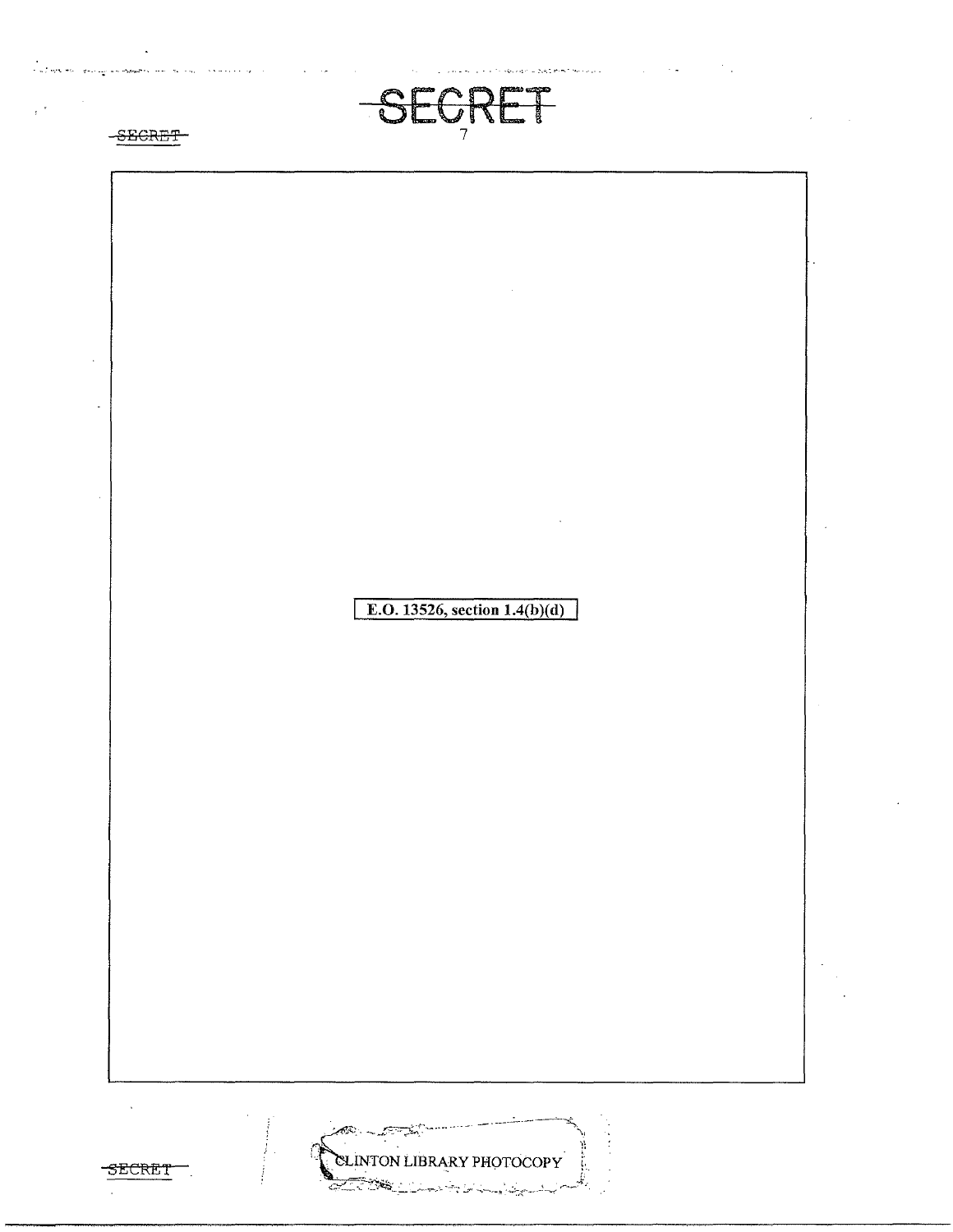

 $\sim$ 



د.<br>دوم المحافظ المجمع بين بير من المحافظ المجموع السياسي.<br>المجموع

 $\label{eq:1} \left\langle \hat{u}_{\alpha} \right\rangle_{\alpha} = \hat{u}_{\alpha} \left\langle \hat{u}_{\alpha} \right\rangle_{\alpha} = \hat{u}_{\alpha} \left\langle \hat{u}_{\alpha} \right\rangle_{\alpha} = \hat{u}_{\alpha} \left\langle \hat{u}_{\alpha} \right\rangle_{\alpha} = \hat{u}_{\alpha} \left\langle \hat{u}_{\alpha} \right\rangle_{\alpha} = \hat{u}_{\alpha} \left\langle \hat{u}_{\alpha} \right\rangle_{\alpha} = \hat{u}_{\alpha} \left\langle \hat{u}_{\alpha} \right\rangle_{\alpha} = \hat{u}_{\alpha} \left\langle \hat{u}_{\$ 

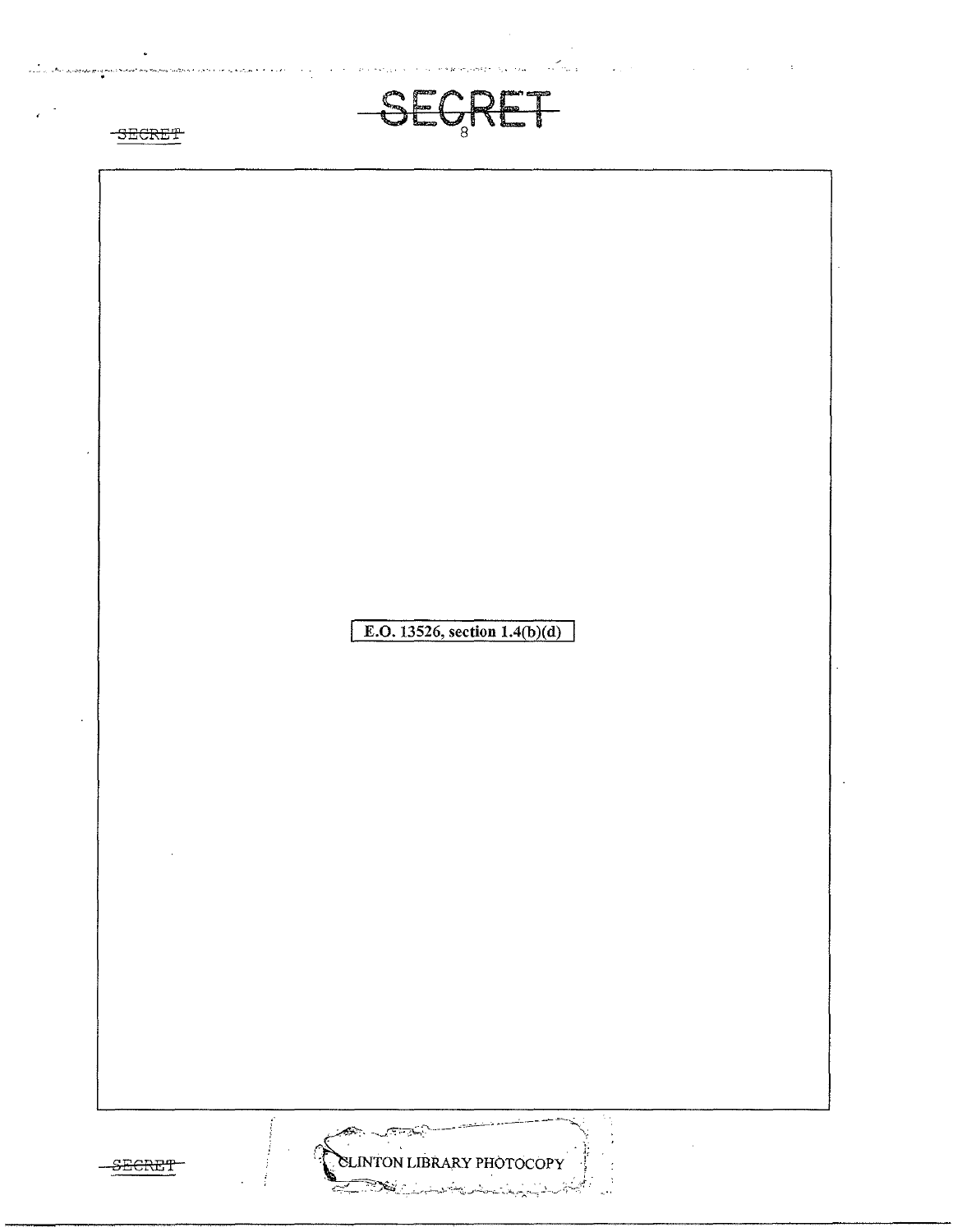